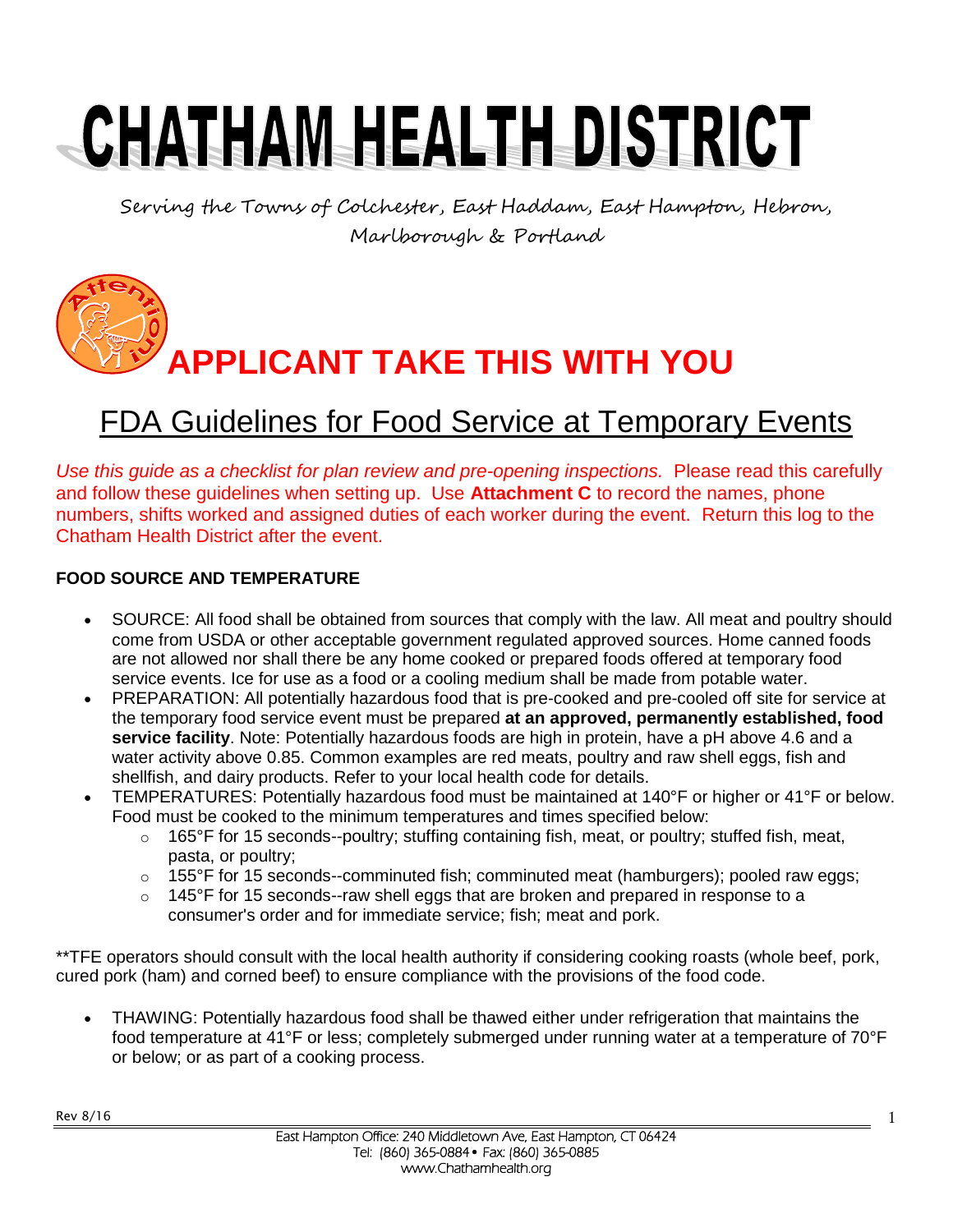- COOLING: Cooked potentially hazardous food shall be cooled from 140°F to 70°F within 2 hours or less; and from 70°F to 41°F within 4 hours or less at a permanently established approved food service facility.
- REHEATING FOR HOT HOLDING: Potentially hazardous food that is cooked, cooled, and reheated for hot holding shall be reheated so that all parts of the food reach a temperature of at least **165°F for 15 seconds**. Reheating shall be done rapidly so that the food is between 41°F and 165°F for less than 2 hours.

#### **PERSONNEL**

 HANDWASHING: Handwash facilities shall be located in all TFEs where there is direct handling and/or preparation of food. Potable hot and cold running water under pressure with suitable hand cleaner dispensed paper towels, and waste receptacle should be provided. Minimum requirements should include: a 5-gallon insulated container with a spigot that can be turned on to allow potable, clean, warm water to flow over one's hands into a waste receiving bucket of equal or larger volume; suitable hand cleaner; dispensed towels; and a waste receptacle. Hand wash stations are not required if the **only** food items offered are commercially pre-packaged foods that are dispensed in their original containers.



- HEALTH: Employees with communicable diseases that can be transmitted through food or who are experiencing vomiting and/or diarrhea must be excluded from food activities. Food workers shall not have any open cuts or sores.
- HYGIENE: Food service workers shall maintain a high degree of personal cleanliness and shall conform to good hygienic practices during all working periods. Food workers shall have clean outer garments, aprons, and effective hair restraints. Smoking, eating, and drinking are not allowed by food workers in the food preparation and service areas. All non-working, unauthorized persons should be restricted from food preparation and service areas. Food service workers shall wash their hands before entering the TFE or food preparation and service areas, immediately before engaging in food preparation, after using the toilet room, and as often as necessary to remove soil and contamination and to prevent cross-contamination.
- FOOD PREPARATION: Employees preparing food may not contact exposed, ready-to-eat food with their bare hands and shall use suitable utensils such as deli paper, spatulas, tongs, single-use gloves or dispensing equipment.
- SITE COORDINATOR: A designated staff person responsible for compliance with health code requirements must be on site and accessible during all hours of operation of the temporary event, and shall be responsible for maintaining an accurate record of each worker's assignments at the TFE.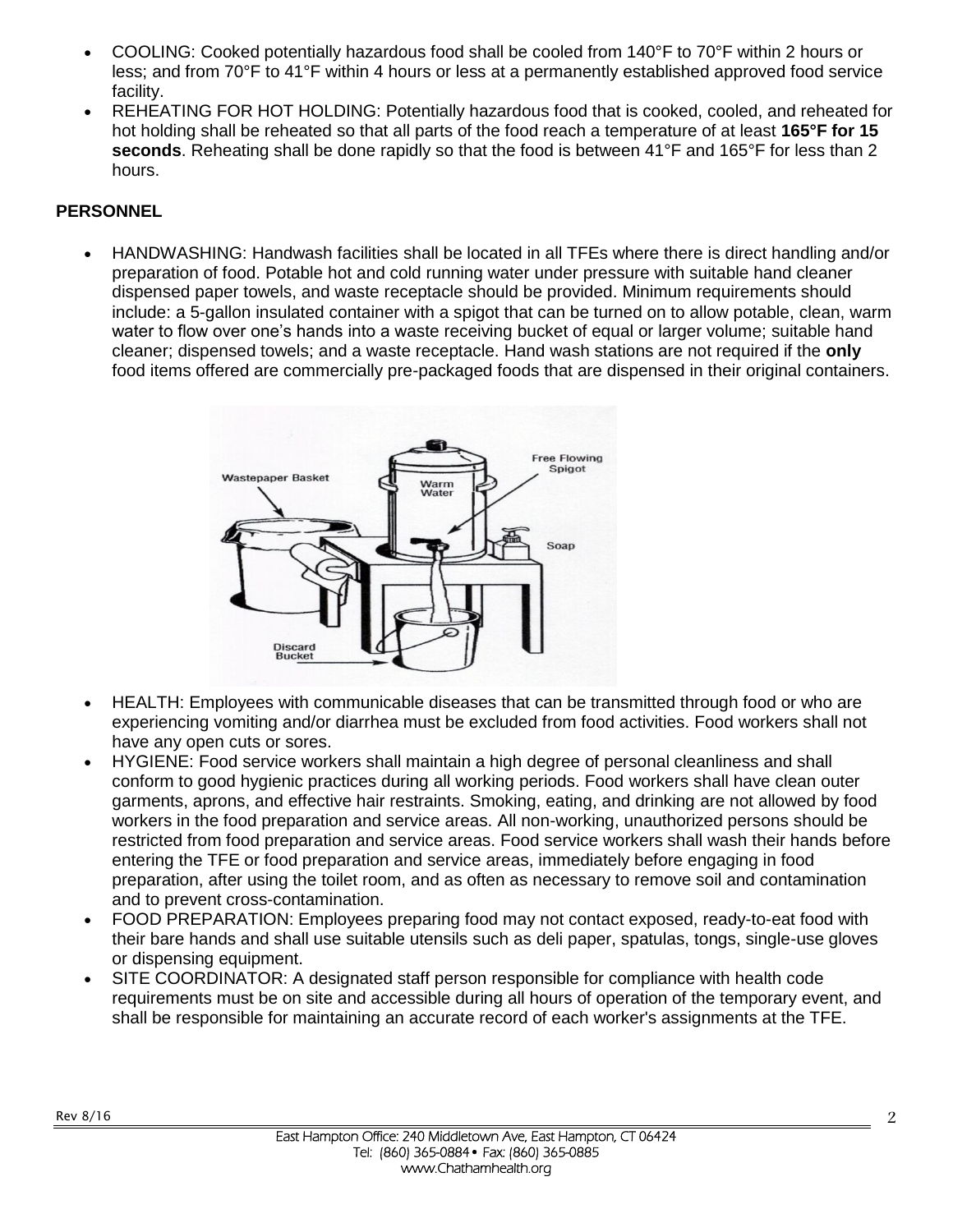#### **FOOD AND UTENSIL STORAGE & HANDLING**

- DRY STORAGE: All food, equipment, utensils, and single service items shall be stored at least 6" off the ground or floor on pallets, tables, or shelving protected from contamination and shall have effective overhead protection.
- COLD STORAGE: Commercial refrigeration units should be provided to keep potentially hazardous foods at 41°F or below. An effectively insulated, hard sided, cleanable container with sufficient ice or other means to maintain potentially hazardous foods at 41°F or below may be approved for the storage of small quantities of potentially hazardous foods. Unpackaged food may not be stored in direct contact with undrained ice.
- HOT STORAGE: Hot food storage units shall be used to keep potentially hazardous foods at 140°F or above. Electrical equipment, propane stoves, grills, etc. must be capable of holding foods at 140°F or above.
- THERMOMETERS: A thermocouple or metal stem thermometer shall be provided to check the internal temperatures of potentially hazardous hot and cold food items. Food temperature measuring devices shall be accurate to  $\pm 2^{\circ}$ F, and should have a range of 0 $^{\circ}$ F to 220 $^{\circ}$ F. Each refrigeration unit should have a numerically scaled thermometer accurate to  $\pm 3^{\circ}F$  to measure the air temperature of the unit.
- WET STORAGE: Wet storage of all canned or bottled beverages is acceptable when the water contains at least 10 ppm of available chlorine and the water is changed frequently to keep it clean. Liquid waste water must be disposed of properly into a sanitary sewer or approved holding tank and cannot be dumped into streets, storm drains, waterways or onto the ground surface.
- FOOD DISPLAY: All food shall be protected from customer handling, coughing, sneezing or other contamination by wrapping, the use of sneeze guards or other effective barriers. Open or uncovered containers of food shall not be allowed at a temporary food service event, except working containers. Condiments must be dispensed in single service type packaging, in pump-style dispensers, or in protected squeeze bottles, shakers, or similar dispensers that prevent contamination of the food items by food workers, patrons, insects, or other sources.
- FOOD PREPARATION: All cooking and serving areas shall be protected from contamination. Cooking equipment, such as BBQs, propane stoves, and grills, should be roped off or otherwise segregated from the public. Patrons must be prevented from accessing areas of the TFE where food, food-contact surfaces, and equipment are located.
- COOKING DEVICES: Charcoal and wood cooking devices are not recommended. Propane stoves or grills are approved as cooking devices. The local fire safety authority must approve these devices. All cooking of foods should be done towards the rear of the food booth. When barbecuing or using a grill, the cooking equipment should be separated from the public for a distance of at least 4 feet by roping off or by other means to protect patrons from burns or splashes of hot grease.
- UTENSIL STORAGE: Food dispensing utensils must be stored in the food with their handles above the top of the food and container; in running water of sufficient velocity to flush particulates to the drain; on a clean portion of the food preparation table or cooking equipment; or in a container of water if the water is maintained at a temperature of at least 140°F and the water is changed at least every 4 hours.
- CROSS CONTAMINATION: Food shall be protected from cross-contamination by separating raw animal foods from ready-to-eat foods during storage, preparation, holding, and display. Equipment and utensils (including knives, cutting boards, and food storage containers) must be thoroughly cleaned and sanitized after being used for raw animal foods and before being used for ready-to-eat food.

#### **CLEANING**

 WAREWASHING: A commercial dishwasher or 3-compartment sink set-up should be utilized to wash, rinse, and sanitize equipment and utensils coming into contact with food. The minimum requirements

Rev 8/16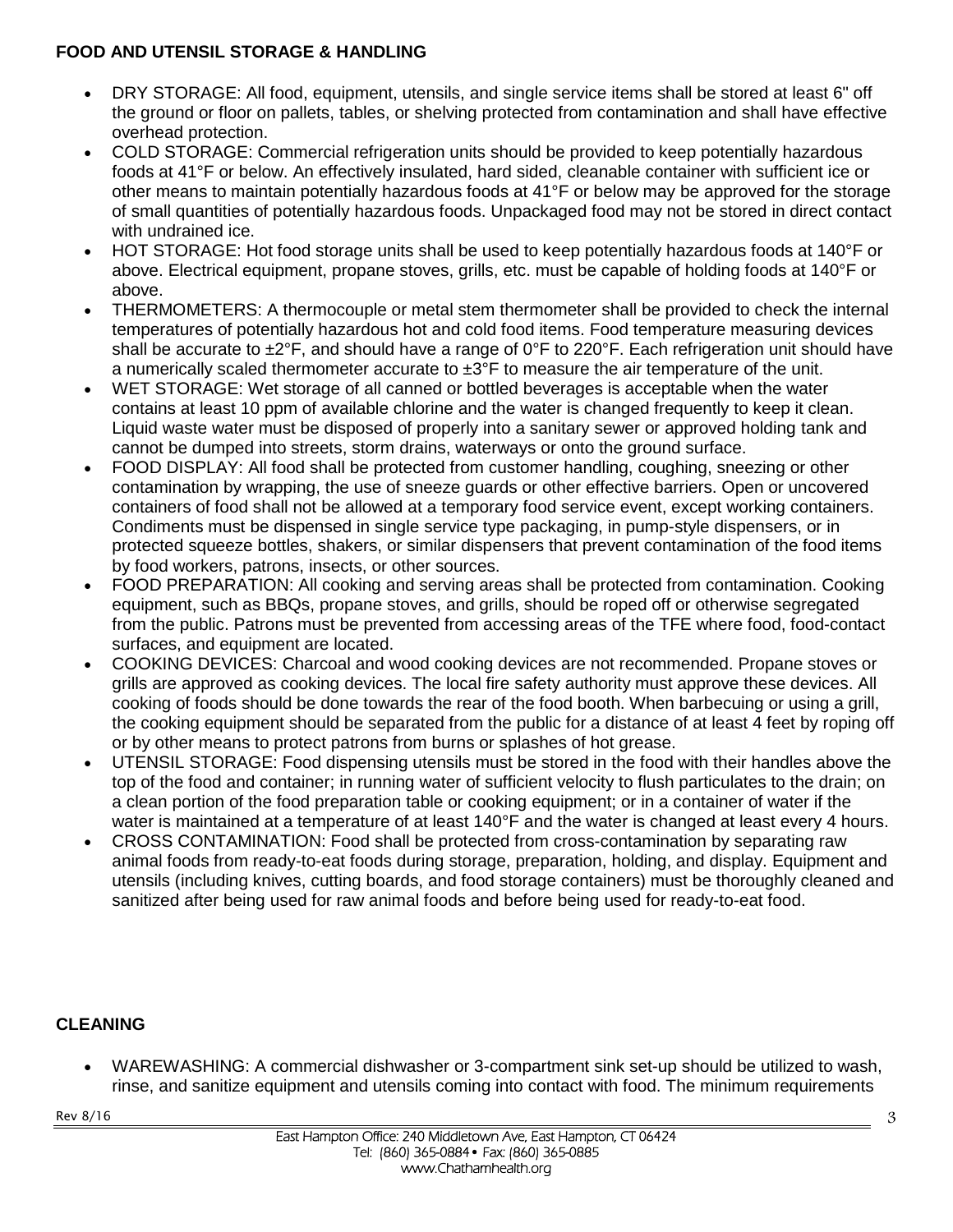

for a utensil washing set-up to wash/rinse/sanitize should consist of 3 basins, large enough for complete immersion of utensils, a potable hot water supply, and an adequate disposal system for the wastewater. The regulatory authority may permit a centralized utensil washing area for use by multiple food vendors. *Equipment and utensils must be cleaned and sanitized at least every 4 hours.*

- SANITIZING: Chlorine bleach or other approved sanitizers should be provided for sanitizing food contact surfaces, equipment, and wiping cloths. Sanitizers must be used at appropriate strengths. An approved test kit must be available to accurately measure the concentration of sanitizing solutions.
- WIPING CLOTHS: Wiping cloths that are in use for wiping food spills shall be used for no other purpose and shall be stored clean and dry or in a clean chlorine sanitizing solution at a concentration of 100 ppm.

#### **WATER SUPPLY AND WASTEWATER DISPOSAL**

- WATER: An adequate supply of potable water shall be available on site for cooking and drinking purposes; for cleaning and sanitizing equipment, utensils, and food contact surfaces; and for handwashing. Water must come from an approved public water supply or an approved well water supply. The water supply system and hoses carrying water must be constructed with approved food contact materials. The water supply must be installed to preclude the backflow of contaminants into the potable water supply. All hose and other connections to the potable water supply shall be maintained a minimum of 6" above the ground or top plane surface. A supply of commercially bottled drinking water or sanitary potable water storage tanks may be allowed if approved by the regulatory authority.
- WASTEWATER DISPOSAL: Wastewater shall be disposed in an approved wastewater disposal system. Wastewater may not be dumped onto the ground surface; into waterways; or into storm drains, but shall be collected and dumped into a receptacle or sink drain designated for the collection of wastewater or into a toilet directed to a sanitary sewer.

#### **PREMISES**

- COUNTERS/SHELVES: All food contact surfaces shall be smooth, easily cleanable, durable and free of seams and difficult to clean areas. All other surfaces shall be finished so that they are easily cleanable.
- FLOORS: Unless otherwise approved, floors of outdoor TFEs should be constructed of concrete; asphalt; non-absorbent matting; tight wood; or removable platforms or duckboards which minimize dust and mud. The floor area should be graded to drain away from the TFE.
- WALLS AND CEILINGS: The TFE must be covered with a canopy or other type of overhead protection, unless the food items offered are commercially pre-packaged food items dispensed in their original containers. Walls and ceilings, if required, are to be of tight and sound construction to protect against the elements, windblown dust and debris, insects, or other sources that may contaminate food, food contact surfaces, equipment, utensils, or employees.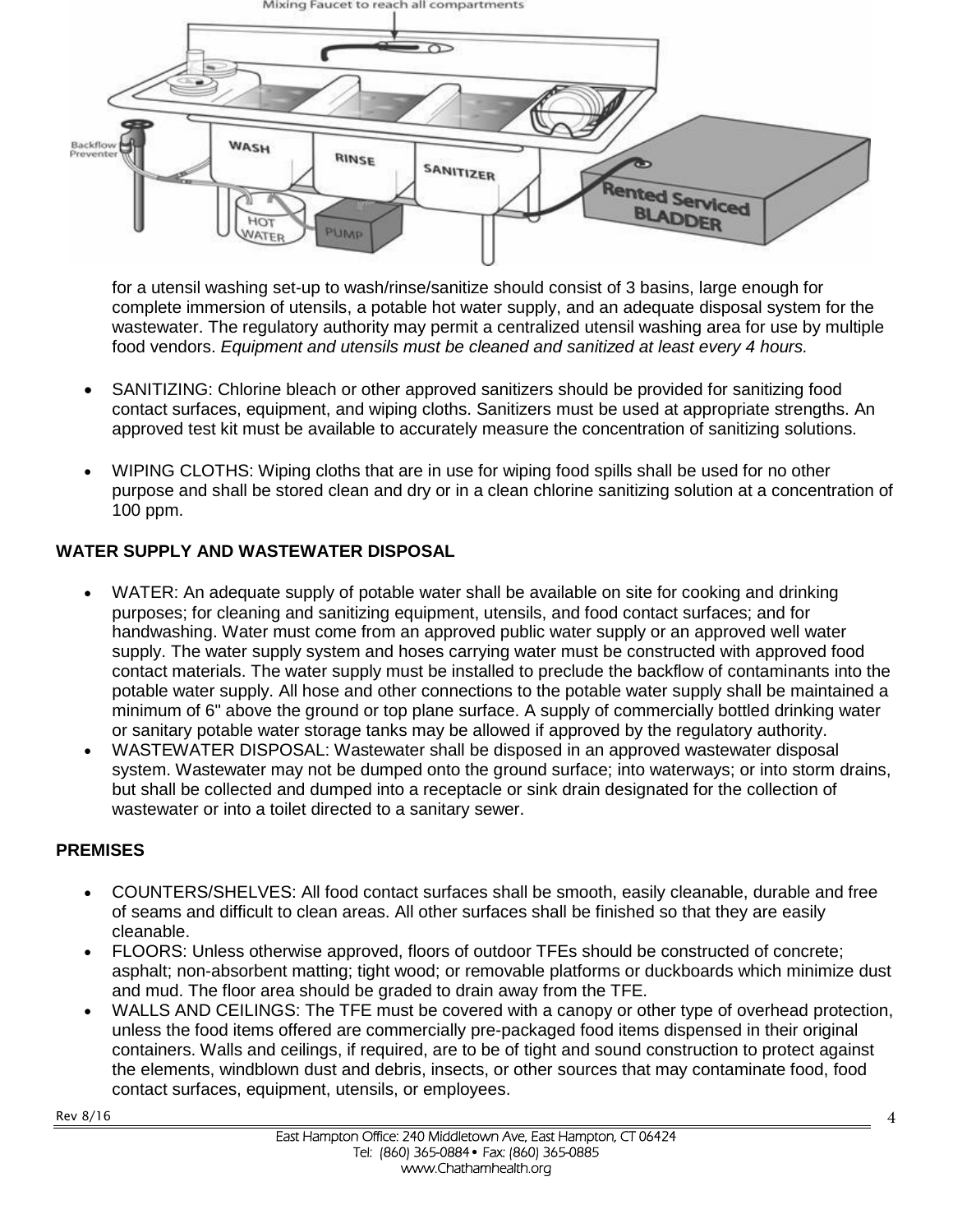- LIGHTING: Adequate lighting by natural or artificial means must be provided. Light bulbs shall be shielded, coated, or otherwise shatter-resistant in areas where there is exposed food; clean equipment and utensils; or unwrapped single-service and single-use articles.
- GARBAGE: An adequate number of non-absorbent, easily cleanable garbage containers should be provided both inside and outside of each TFE site. Dumpsters must be covered, rodent-proof, and nonabsorbent. Grease must be disposed of properly and shall not be dumped onto the ground surface.
- TOILET FACILITIES: An adequate number of approved toilet and handwashing facilities shall be provided for food service workers at each event. The toilet facilities, preferably permanently established, should be conveniently located to the food preparation areas (within 500 feet of the food preparation areas). An adequate number of toilet and handwashing facilities shall be provided for patrons at gatherings lasting longer than 2-3 hours. Toilets may consist of properly designed, operated, and maintained portable toilets.
- CLOTHING STORAGE: Personal clothing and belongings should be stored at a designated place in the TFE away from food preparation, food service, and warewashing areas.
- TOXIC MATERIALS: Poisonous or toxic materials shall be properly labeled and stored so they cannot contaminate food, equipment, utensils, and single-service and single-use articles. Only those chemicals necessary for the food service operation shall be provided.

**The DANGER ZONE is the internal food temperatures (taken with a calibrated and sanitized food thermometer) between 45°F and 140°F, where most illness causing bacteria grow rapidly.**

#### **Keep food outside the DANGER ZONE when food is**

- **Purchased**
- **Transported**
- **Served**
- **Displayed**
- **Stored**

**Keep hot foods hot by using equipment that will keep food above 140°F (steam tables, cambros, chaffing dishes, grills, ovens, heating cabinets, stove tops and crock pots). HEAT LAMPS WILL NOT KEEP FOOD ABOVE 140°F. Check food often with calibrated and sanitized food thermometers.** 

**Temporary events should throw away what ever food is not used and extra hot food at the end of the day.**

**Keep cold foods cold in clean refrigerators, freezers and/or coolers with BAGGED ICE or thermal sheets. All cold holding devices need to have thermometers to ensure that air temperatures remain below 40°F and food temperatures remain below 45°F. Check food temperatures every two hours to avoid the DANGER ZONE!!!!**